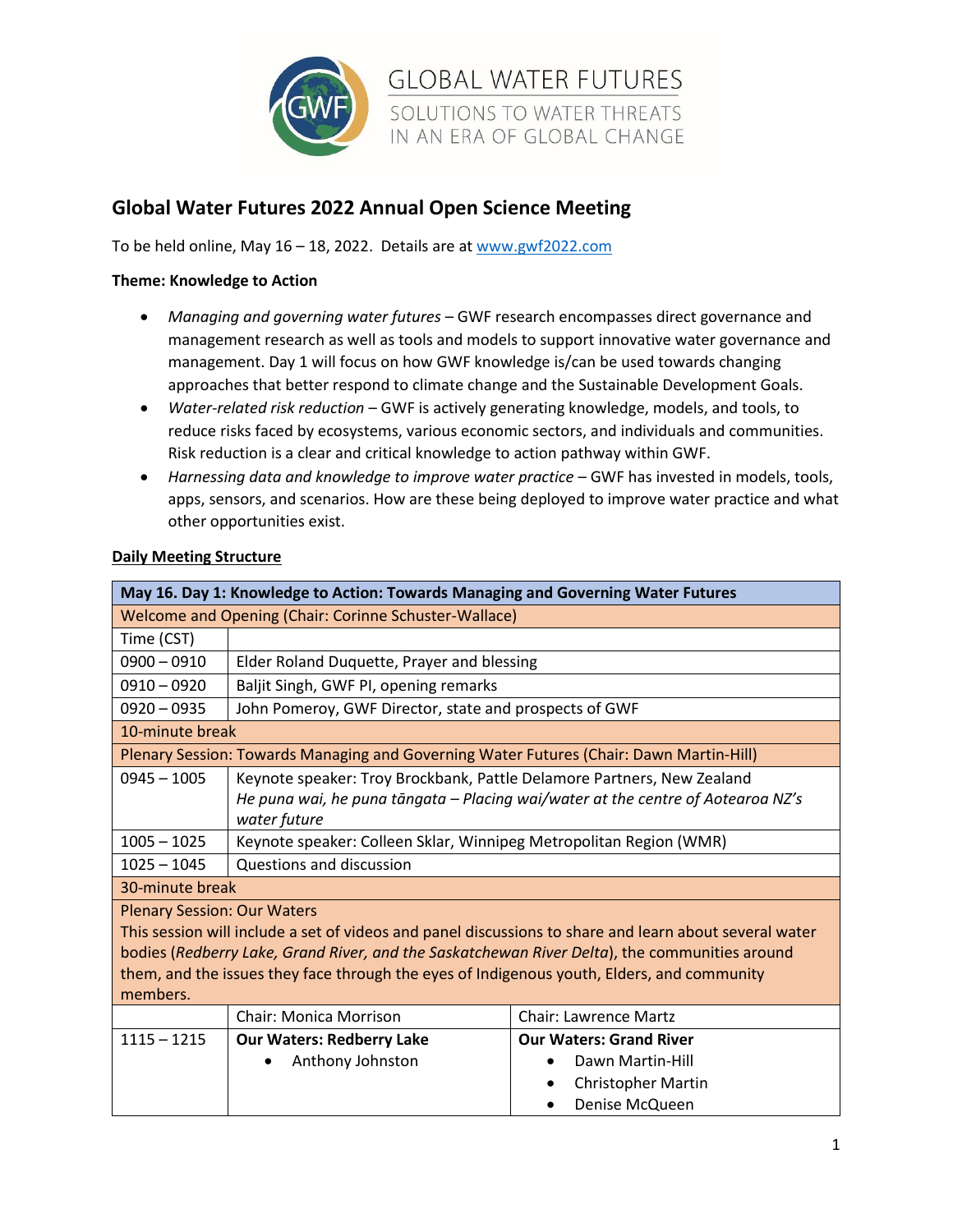|                                      |                                                                                |           |                                                                          | Makasa Looking Horse                                                              |                                                                                      |
|--------------------------------------|--------------------------------------------------------------------------------|-----------|--------------------------------------------------------------------------|-----------------------------------------------------------------------------------|--------------------------------------------------------------------------------------|
|                                      |                                                                                |           |                                                                          | Lori Davis Hill                                                                   |                                                                                      |
|                                      |                                                                                |           |                                                                          | <b>Tony Vieira</b>                                                                |                                                                                      |
| $1215 - 1315$                        |                                                                                |           |                                                                          | <b>Our Waters: Saskatchewan River Delta</b>                                       |                                                                                      |
|                                      |                                                                                |           |                                                                          | <b>Gary Carriere</b>                                                              |                                                                                      |
|                                      |                                                                                |           |                                                                          | Nadina Gardiner                                                                   |                                                                                      |
|                                      |                                                                                |           |                                                                          |                                                                                   |                                                                                      |
|                                      | 30-minute break                                                                |           |                                                                          |                                                                                   |                                                                                      |
|                                      |                                                                                |           |                                                                          | High-level panels on the theme: Towards Managing and Governing Water Futures      |                                                                                      |
| $1345 - 1430$                        | High-level panel on Water Governance in a changing future (How does water need |           |                                                                          |                                                                                   |                                                                                      |
|                                      |                                                                                |           |                                                                          |                                                                                   | to be governed in response to a changing water future? How does GWF research and     |
|                                      |                                                                                |           | tools support this? What needs to happen next?)                          |                                                                                   |                                                                                      |
|                                      | Chair: Philip Loring                                                           |           |                                                                          |                                                                                   |                                                                                      |
|                                      |                                                                                |           |                                                                          | Panelists: Deborah McGregor, Dustin Garrick, Leila Eamen, Graham Strickert        |                                                                                      |
| $1430 - 1515$                        |                                                                                |           |                                                                          | High-level panel on the Canada Water Agency, towards innovative water             |                                                                                      |
|                                      |                                                                                |           |                                                                          | management (What are the top 2-3 challenges facing Canada's current water         |                                                                                      |
|                                      |                                                                                |           |                                                                          |                                                                                   | governance structures? What role/mandates does the CWA have to have in order to      |
|                                      |                                                                                |           |                                                                          |                                                                                   | be a viable mechanism in a changing water future? What is the role of large research |
|                                      | networks like GWF?)<br>Chair: Emily Hines                                      |           |                                                                          |                                                                                   |                                                                                      |
|                                      |                                                                                |           |                                                                          |                                                                                   | Panelists: Oliver Brandes, Merrell-Ann Phare, John Pomeroy, Michael Miltenberger     |
| $1700 - 1800$                        |                                                                                |           |                                                                          | GWF-YP Social Event (in-person smaller local gatherings organized by the YP       |                                                                                      |
|                                      | executive council)                                                             |           |                                                                          |                                                                                   |                                                                                      |
|                                      |                                                                                |           |                                                                          |                                                                                   |                                                                                      |
|                                      |                                                                                |           | May 17. Day 2: Knowledge to Action: Towards Water-related Risk Reduction |                                                                                   |                                                                                      |
|                                      | Plenary Session: Towards Water-related Risk Reduction                          |           |                                                                          |                                                                                   |                                                                                      |
|                                      | (Chair: Corinne Schuster-Wallace)                                              |           |                                                                          |                                                                                   |                                                                                      |
| $0930 - 0950$                        |                                                                                |           | Keynote speaker: Steve Burian, University of Alabama                     |                                                                                   |                                                                                      |
|                                      | CIROH: Cooperative Institute for Research to Operations in Hydrology           |           |                                                                          |                                                                                   |                                                                                      |
| $0950 - 1010$                        | Keynote speaker: Darcy Peter, Woodwell Climate Research Center                 |           |                                                                          |                                                                                   |                                                                                      |
|                                      |                                                                                |           |                                                                          | Meaningful research for meaningful impact: Arctic researchers and Indigenous      |                                                                                      |
|                                      | communities working together to combat global climate change                   |           |                                                                          |                                                                                   |                                                                                      |
| $1010 - 1030$                        | Keynote speaker: Fabrice Renaud, University of Glasgow                         |           |                                                                          |                                                                                   |                                                                                      |
|                                      |                                                                                |           |                                                                          | Key factors to increase acceptance of nature-based solutions to reduce risks from |                                                                                      |
|                                      | hydro-meteorological hazards                                                   |           |                                                                          |                                                                                   |                                                                                      |
| $1030 - 1050$                        | Keynote speaker: Nadia Joe, University of British Columbia                     |           |                                                                          |                                                                                   |                                                                                      |
| $10:50 - 11:15$                      | Questions and discussion                                                       |           |                                                                          |                                                                                   |                                                                                      |
| 30-minute break                      |                                                                                |           |                                                                          |                                                                                   |                                                                                      |
| <b>Parallel Scientific Sessions:</b> |                                                                                |           |                                                                          |                                                                                   |                                                                                      |
| $1145 - 1315$                        | Human                                                                          | Water     | <b>Water Quality</b>                                                     | Hydrology &                                                                       | Hydrometeorology,                                                                    |
|                                      | Dimensions -                                                                   | Quality - | - Nutrients                                                              | Terrestrial                                                                       | Atmosphere &                                                                         |
|                                      | Impact and                                                                     | General   |                                                                          | Ecosystems-                                                                       | Extremes                                                                             |
|                                      | Management                                                                     |           |                                                                          | Model                                                                             |                                                                                      |
|                                      |                                                                                |           |                                                                          | techniques                                                                        |                                                                                      |
| 30-minute break                      |                                                                                |           |                                                                          |                                                                                   |                                                                                      |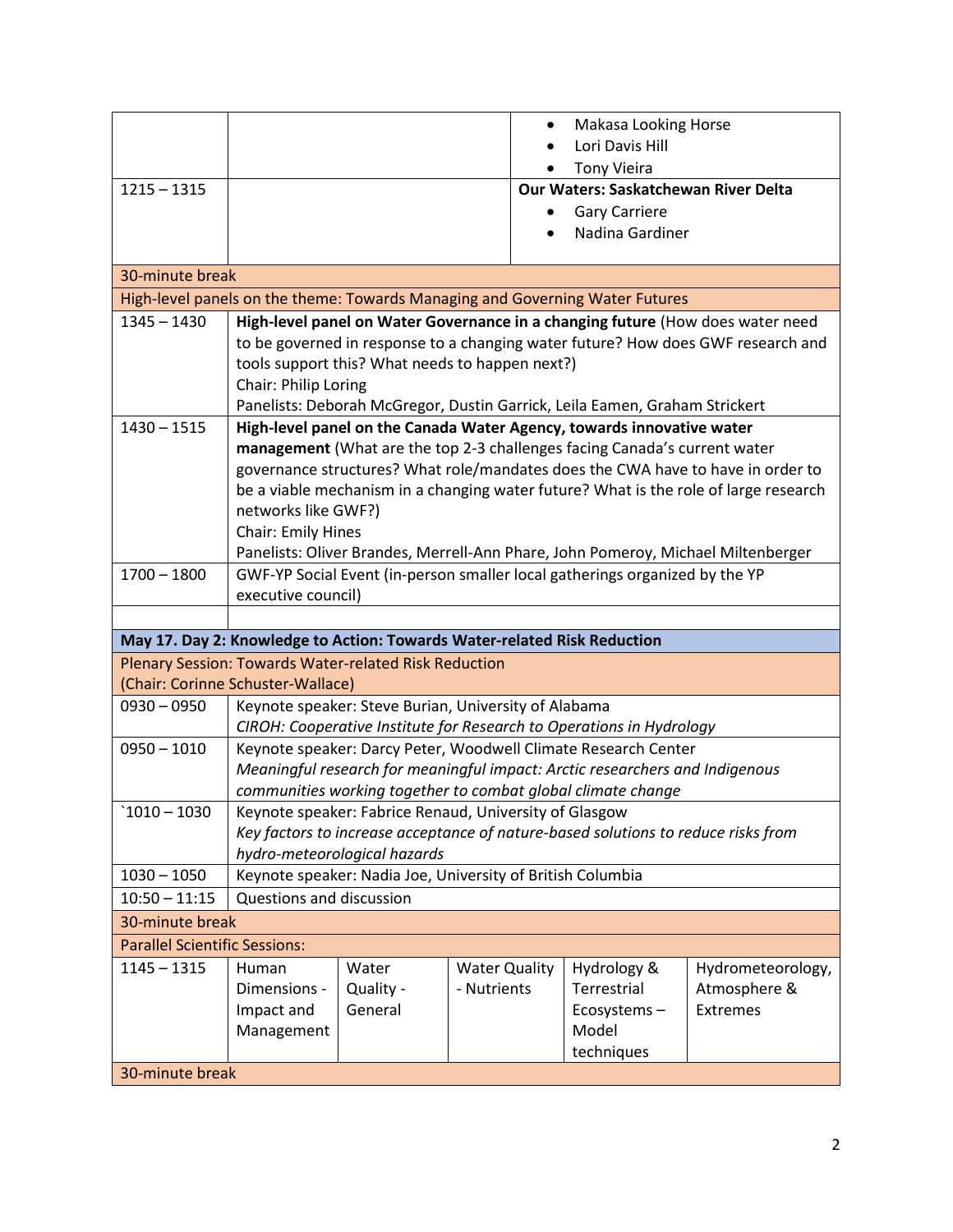| $1345 - 1430$                                                |                                                                                                                                                 |                                                                            |                                                                                                | High-level panel on extreme events and impacts in 2021 (Why is 2021 so important         |
|--------------------------------------------------------------|-------------------------------------------------------------------------------------------------------------------------------------------------|----------------------------------------------------------------------------|------------------------------------------------------------------------------------------------|------------------------------------------------------------------------------------------|
|                                                              |                                                                                                                                                 |                                                                            |                                                                                                | in Canada's weather history? What do we need to learn from this moving forward?          |
|                                                              | What needs to be done differently as a result of our 2021 experiences? What is the                                                              |                                                                            |                                                                                                |                                                                                          |
|                                                              |                                                                                                                                                 |                                                                            | role of water research and does it change with these events?)                                  |                                                                                          |
|                                                              | John Pomeroy, Chair                                                                                                                             |                                                                            |                                                                                                |                                                                                          |
|                                                              |                                                                                                                                                 |                                                                            |                                                                                                |                                                                                          |
| $1430 - 1515$                                                | Panelists: Alejandro Di Luca, Simon Papalexiou, Cherie Westbrook<br>High-level panel on risk reduction including human, ecological and economic |                                                                            |                                                                                                |                                                                                          |
|                                                              |                                                                                                                                                 |                                                                            | elements (What are the priority risks that need to be managed? How does GWF                    |                                                                                          |
|                                                              |                                                                                                                                                 |                                                                            | research support risk reduction? What do we need to consider when developing                   |                                                                                          |
|                                                              |                                                                                                                                                 |                                                                            |                                                                                                |                                                                                          |
|                                                              |                                                                                                                                                 | tools and models to support risk reduction?)                               |                                                                                                |                                                                                          |
|                                                              | Chair: Roy Brouwer                                                                                                                              |                                                                            |                                                                                                |                                                                                          |
|                                                              |                                                                                                                                                 | Panelists: Lalita Bharadwaj, Merrin Macrae, Pat Lloyd-Smith, Gary Carriere |                                                                                                |                                                                                          |
| 1700-1800                                                    | GWF Family-friendly social event                                                                                                                |                                                                            |                                                                                                |                                                                                          |
|                                                              |                                                                                                                                                 |                                                                            |                                                                                                |                                                                                          |
|                                                              |                                                                                                                                                 |                                                                            | May 18. Day 3: Knowledge to Action: Harnessing Data and Knowledge to Improve Water Practice    |                                                                                          |
|                                                              |                                                                                                                                                 |                                                                            | Plenary Session: Harnessing Data and Knowledge to Improve Water Practice (Chair: John Pomeroy) |                                                                                          |
| $0930 - 0950$                                                |                                                                                                                                                 |                                                                            | Keynote speaker: Jerad Bales, Consortium of Universities for the Advancement of                |                                                                                          |
|                                                              | <b>Hydrologic Science</b>                                                                                                                       |                                                                            |                                                                                                |                                                                                          |
|                                                              |                                                                                                                                                 |                                                                            |                                                                                                |                                                                                          |
| $0950 - 1010$                                                | The value of open and reproducible data in water prediction<br>Keynote speaker: Mary Jane Johnson, Kluane First Nation                          |                                                                            |                                                                                                |                                                                                          |
|                                                              |                                                                                                                                                 |                                                                            |                                                                                                |                                                                                          |
|                                                              | Life stories with water                                                                                                                         |                                                                            |                                                                                                |                                                                                          |
| $1010 - 1030$                                                |                                                                                                                                                 | Keynote speaker: Al Pietroniro, University of Calgary                      |                                                                                                |                                                                                          |
|                                                              | Global Water Futures Advancements in hydrological modelling                                                                                     |                                                                            |                                                                                                |                                                                                          |
| $10:30 - 10:50$                                              | Questions and discussion                                                                                                                        |                                                                            |                                                                                                |                                                                                          |
| 55-minute break + poster viewing and poster discussion rooms |                                                                                                                                                 |                                                                            |                                                                                                |                                                                                          |
| <b>Parallel Scientific Sessions:</b>                         |                                                                                                                                                 |                                                                            |                                                                                                |                                                                                          |
| $1145 - 1315$                                                | Human                                                                                                                                           | <b>Aquatic Ecology</b>                                                     | Hydrology &                                                                                    | Hydrology &                                                                              |
|                                                              | Dimensions -                                                                                                                                    |                                                                            | Terrestrial                                                                                    | <b>Terrestrial Ecosystems</b>                                                            |
|                                                              | Impact and                                                                                                                                      |                                                                            | Ecosystems-                                                                                    | - Model                                                                                  |
|                                                              | Management                                                                                                                                      |                                                                            | Permafrost,                                                                                    | Developments and                                                                         |
|                                                              |                                                                                                                                                 |                                                                            | Groundwater, Soil                                                                              | Applications                                                                             |
|                                                              |                                                                                                                                                 |                                                                            | Moisture                                                                                       |                                                                                          |
| 30-minute break                                              |                                                                                                                                                 |                                                                            |                                                                                                |                                                                                          |
| $1345 - 1430$                                                |                                                                                                                                                 |                                                                            |                                                                                                | High-level panel on advancing water management with science, and models (how far         |
|                                                              |                                                                                                                                                 |                                                                            |                                                                                                | have we come in GWF since we started? What are the major accomplishments? How            |
|                                                              |                                                                                                                                                 |                                                                            |                                                                                                |                                                                                          |
|                                                              |                                                                                                                                                 |                                                                            | is science and models supporting and advancing water management?)                              |                                                                                          |
|                                                              | Chair: Chris Spence                                                                                                                             |                                                                            |                                                                                                |                                                                                          |
|                                                              |                                                                                                                                                 |                                                                            |                                                                                                | Panelists: Julie Theriault, Philippe Van Cappellen, Martyn Clark, Dawn Martin-Hill, Lori |
|                                                              | <b>Bradford</b>                                                                                                                                 |                                                                            |                                                                                                |                                                                                          |
| $1430 - 1515$                                                |                                                                                                                                                 |                                                                            |                                                                                                | High-level panel on using new sensors and datasets to improve water management           |
|                                                              |                                                                                                                                                 |                                                                            |                                                                                                | (How are sensors improving water management? What are the critical contributions         |
|                                                              |                                                                                                                                                 | that GWF is making? What are some remaining gaps?)                         |                                                                                                |                                                                                          |
|                                                              | Chair: Nandita Basu                                                                                                                             |                                                                            |                                                                                                |                                                                                          |
|                                                              |                                                                                                                                                 |                                                                            | Panelists: Ravi Selvaganapathy, Claude Duguay, Helen Baulch                                    |                                                                                          |
| $1515 - 1530$                                                |                                                                                                                                                 | Conclusions and Closing (Chair: Chris DeBeer)                              |                                                                                                |                                                                                          |
|                                                              |                                                                                                                                                 |                                                                            | Closing Remarks: Corinne Schuster-Wallace (Associate Director, GWF)                            |                                                                                          |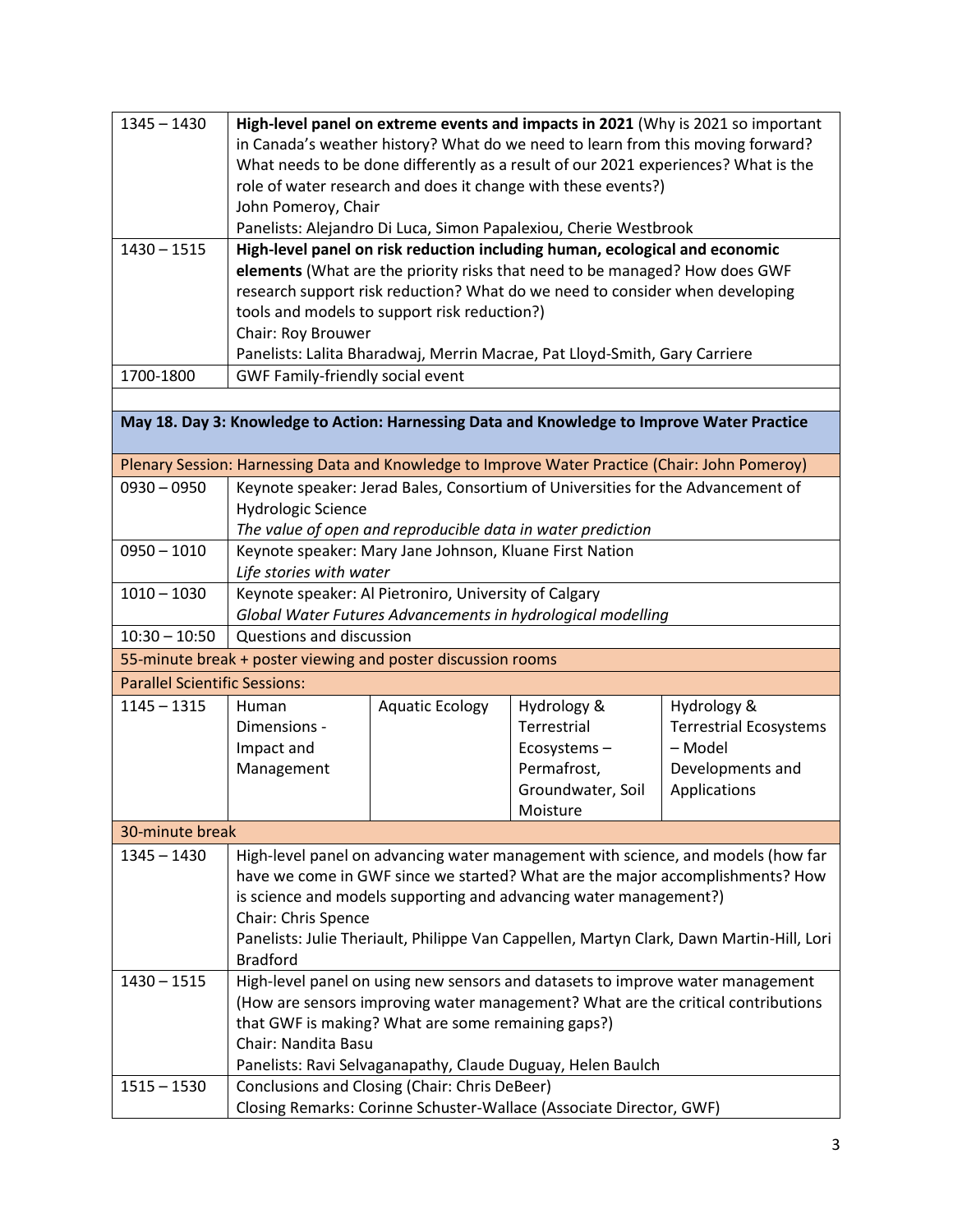Closing Blessing: Elder Duquette

**Parallel Scientific Sessions**

|                                                 | Day 2 (May 17 2022)     |                                                              |  |  |
|-------------------------------------------------|-------------------------|--------------------------------------------------------------|--|--|
| <b>Human Dimensions - Impact and Management</b> |                         |                                                              |  |  |
| <b>Chair: Mylène Ratelle</b>                    |                         |                                                              |  |  |
| Time (CST)                                      | Presenter               | <b>Title</b>                                                 |  |  |
| $1145 - 1155$                                   | Mylène Ratelle          | Drinking water perception and consumption in sub-arctic      |  |  |
|                                                 |                         | Indigenous communities in the Northwest Territories and      |  |  |
|                                                 |                         | Yukon.                                                       |  |  |
| $1155 - 1205$                                   | <b>Mallory Drysdale</b> | Determinants of Exposure for Lead, Cobalt, Manganese, and    |  |  |
|                                                 |                         | Hexachlorobenzene in Northern Canada                         |  |  |
| $1205 - 1215$                                   | Kurt Belcher            | First Nations Led Mental Health Recovery in the Face of      |  |  |
|                                                 |                         | Environmental Jeopardy                                       |  |  |
| $1215 - 1225$                                   | Dawn Martin-Hill        | Knowledge Mobilization Through Haudenosaunee Pedagogies      |  |  |
| $1225 - 1235$                                   | Colin Gibson            | Striving Towards Reconciliation through the Co-Creation of   |  |  |
|                                                 |                         | <b>Water Research</b>                                        |  |  |
| $1235 - 1245$                                   | Nancy Doubleday         | Transformative Governance, Engagement & Equity for Action    |  |  |
|                                                 |                         | on Adaptive Water Futures                                    |  |  |
| 2-minute lightning talks                        |                         |                                                              |  |  |
|                                                 | Victoria Gevaert        | Lipid Adjusted Polychlorinated Biphenyl Levels in Arctic and |  |  |
|                                                 |                         | Subarctic regions in Canada                                  |  |  |
|                                                 | Calin Lazarescu         | Contaminant Exposure and Levels of Lead in Northern Regions  |  |  |
|                                                 |                         | of Canada                                                    |  |  |
|                                                 | Vahid Aghaie            | Adaptive Management of Coupled Human-Water Systems           |  |  |
|                                                 | Mehraneh Ghavami        | Harmful Algal Blooms (HABs) in Prairie lakes: Response       |  |  |
|                                                 |                         | Management Planning and Risk Communications                  |  |  |
|                                                 | Krysha Dukacz           | Bridging Troubled Waters: Ten Progressive Best Practices to  |  |  |
|                                                 |                         | Strengthen Stewardship and Sharing of Water Science Data in  |  |  |
|                                                 |                         | Canada                                                       |  |  |

| Day 2 (May 17 2022)<br><b>Water Quality - General</b><br><b>Chair: Georgia Peck</b> |                  |                                                                  |  |
|-------------------------------------------------------------------------------------|------------------|------------------------------------------------------------------|--|
| Time (CST)                                                                          | Presenter        | <b>Title</b>                                                     |  |
| $1145 - 1155$                                                                       | Tia Jenkins      | Where are the Microplastics Data to Support Water Quality        |  |
|                                                                                     |                  | Management and Environmental Policy?                             |  |
| $1155 - 1205$                                                                       | Nan Zhang        | Integrating biofouling sensing with fouling mitigation in a two- |  |
|                                                                                     |                  | electrode electrically conductive membrane filtration system     |  |
| $1205 - 1215$                                                                       | Heidi Swanson    | Understanding mercury cycling in subarctic lakes in the Dehcho   |  |
|                                                                                     |                  | region                                                           |  |
| $1215 - 1225$                                                                       | Had Dhiyebi      | Using Wastewater Based Epidemiology (WBE) to track the           |  |
|                                                                                     |                  | prevalence of SARS-CoV-2 and it's variants of concern in         |  |
|                                                                                     |                  | municipality sewersheds.                                         |  |
| $1225 - 1235$                                                                       | Patrick Breadner | Partitioning behaviour of SARS-CoV-2 in wastewater               |  |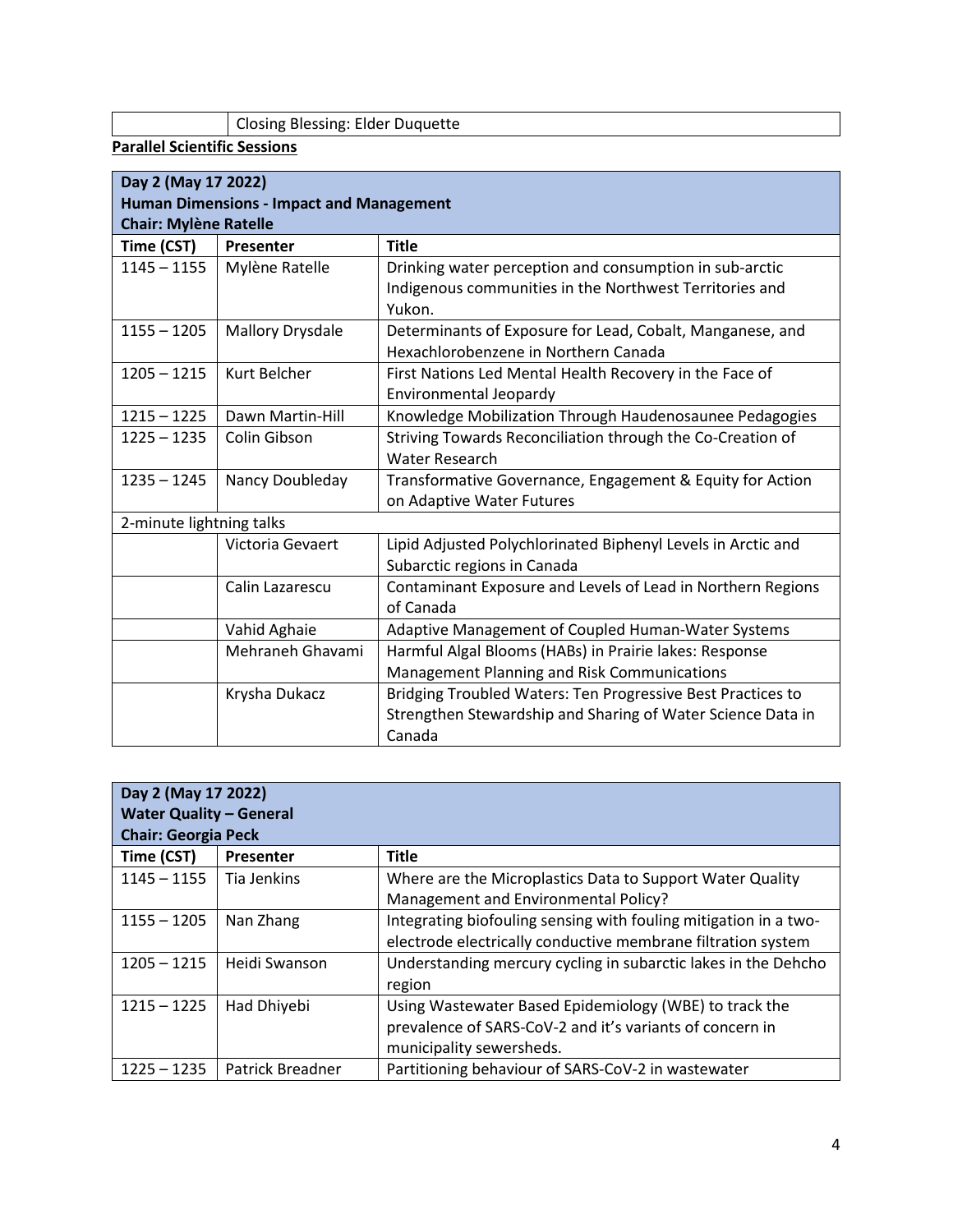| $1235 - 1245$            | Ana Cardenas         | Impacts of wastewater effluents and seasonal trends of         |
|--------------------------|----------------------|----------------------------------------------------------------|
|                          |                      | emerging contaminant in water and sediments of two cold-       |
|                          |                      | region rivers                                                  |
| 2-minute lightning talks |                      |                                                                |
|                          | <b>Blake Haskell</b> | Passive sampling for the detection of SARS-CoV-2 RNA in a      |
|                          |                      | university residence wastewater system                         |
|                          | Serghei Bocaniov     | Sensitivity of Lake Hypoxia to Atmospheric Physical Forcing:   |
|                          |                      | Exploring the First- and Second-order Effects of Air           |
|                          |                      | Temperature and Wind Speed Changes                             |
|                          | Erik Fréchette       | Antifouling and Oxygen Permeability Properties of Zwitterionic |
|                          |                      | Polymer Coatings for Long-Term Dissolved Oxygen Surface        |
|                          |                      | <b>Water Monitoring</b>                                        |
|                          | Sara Packull-        | Mercury Bioaccessibility in Raw and Cooked Tissue from         |
|                          | McCormick            | Freshwater Fish Species from the Northwest Territories, Canada |

| Day 2 (May 17 2022)              |                    |                                                                  |  |  |
|----------------------------------|--------------------|------------------------------------------------------------------|--|--|
| <b>Water Quality - Nutrients</b> |                    |                                                                  |  |  |
| <b>Chair: Maria Strack</b>       |                    |                                                                  |  |  |
| Time (CST)                       | Presenter          | <b>Title</b>                                                     |  |  |
| $1145 - 1155$                    | Mahyar Shafii      | Phosphorus dynamics in urban sewersheds: speciation,             |  |  |
|                                  |                    | bioavailability, and export                                      |  |  |
| $1235 - 1245$                    | Sarah Kaykhosravi  | A novel approach for regionalization of SWMM to data poor        |  |  |
|                                  |                    | regions for the estimation of urban phosphorus loads             |  |  |
| $1155 - 1205$                    | Serghei Bocaniov   | Long-term (2003 - 2016) phosphorus net mass-balance              |  |  |
|                                  |                    | analysis: Can in-lake processes explain the re-eutrophication of |  |  |
|                                  |                    | Lake Erie?                                                       |  |  |
| $1215 - 1225$                    | <b>Emily Ury</b>   | Source or sink? Wetlands role in phosphorus management for       |  |  |
|                                  |                    | improving water quality                                          |  |  |
| $1225 - 1235$                    | Arisha Imran       | Assessing the legacy effects of large-scale flooding in 2020 on  |  |  |
|                                  |                    | hydro-limnological conditions of lakes in the Peace-Athabasca    |  |  |
|                                  |                    | Delta (Alberta, Canada)                                          |  |  |
| $1245 - 1255$                    | Julie Terry        | Buffalo Pound Lake - A collaborative strategy to modelling a     |  |  |
|                                  |                    | key water resource                                               |  |  |
| $1205 - 1215$                    | Lamisa Malik       | Legacy Phosphorus and Eutrophication in the Lake Erie Basin      |  |  |
| $1255 - 1305$                    | Ruchi Bhattacharya | Windows into the Past: Lake sediment phosphorus trajectories     |  |  |
|                                  |                    | act as integrated archives of watershed disturbance legacies     |  |  |
|                                  |                    | over centennial scales                                           |  |  |
| 2-minute lightning talks         |                    |                                                                  |  |  |
|                                  | Erika A Burton     | Optimizing environmental DNA detection protocols to generate     |  |  |
|                                  |                    | fish presence data in remote freshwater systems                  |  |  |
|                                  | Ali Reza Shahvaran | Long-term monitoring of algal biomass in Western Lake Ontario    |  |  |
|                                  |                    | using remote sensing and in situ data                            |  |  |

## **Day 2 (May 17 2022) Hydrology & Terrestrial Ecosystems – Model techniques Chair: Mohamed Ismaiel Ahmed**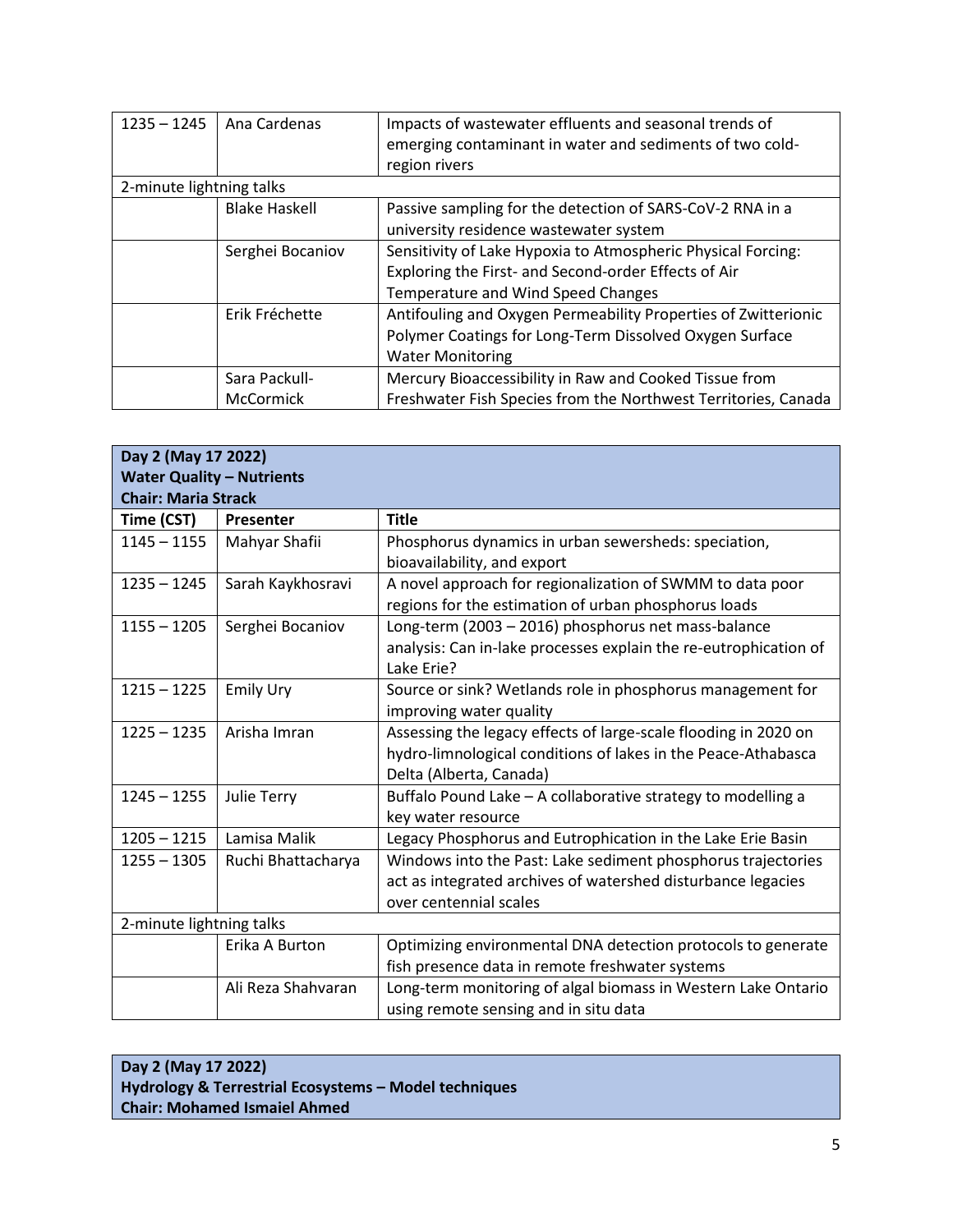| Time (CST)    | Presenter             | <b>Title</b>                                                    |
|---------------|-----------------------|-----------------------------------------------------------------|
| $1145 - 1155$ | Juliane Mai           | Great Lakes Runoff Intercomparison Project (GRIP-GL)            |
| $1155 - 1205$ | <b>Robin Thorne</b>   | Recommendations to enhance hydrological models for              |
|               |                       | improved estimates of climate impacts on northern waters        |
| $1205 - 1215$ | Mohamed Ismaiel       | Towards more effective representation of the variable           |
|               | Ahmed                 | contributing area in hydrologic models: 1. Model specific       |
|               |                       | approach                                                        |
| $1215 - 1225$ | Kyle Klenk            | Using actors to increase scalability and fault tolerance of     |
|               |                       | <b>SUMMA</b>                                                    |
| $1225 - 1235$ | Matthew Yang          | Integration of Text and Geospatial Search for Hydrographic      |
|               |                       | Datasets Using the Lucene Search Library                        |
| $1235 - 1245$ | Hongren Shen          | Time to Update the Split Sample Approach to Hydrological        |
|               |                       | <b>Model Calibration</b>                                        |
|               |                       | Hydrology & Terrestrial Ecosystems - 2-minute lightning talks   |
|               | Lauren Bourke         | Drivers of hydrological response for distinct wetland complexes |
|               |                       | in a high latitude alpine watershed.                            |
|               | Haoyu Yin             | The Influence of Weather Seasonality on Well Vulnerability in   |
|               |                       | <b>Cold Regions</b>                                             |
|               | <b>Brampton Dakin</b> | The drying of the Arctic and active layer development: a case   |
|               |                       | study from the Western Canadian Arctic                          |
|               | Lejla Latifovic       | The Impact of a Gypsy Moth Defoliation Event on Net             |
|               |                       | Ecosystem Productivity in a Mature Deciduous Forest in          |
|               |                       | Southern Ontario                                                |
|               | Jason Paul            | Mapping thermokarst land systems                                |
|               | Ariel Lisogorksy      | A detailed look at Phosphorous accumulation in a 12-year old    |
|               |                       | multi-cell bioretention system using sequential extractions     |
|               | Xin Tong              | Assessment of Groundwater Flow Significance in Hydrologic       |
|               |                       | Models                                                          |
|               | Mohamed Ismaiel       | Multi-model Intercomparison Project on the Saskatchewan-        |
|               | Ahmed                 | Nelson-Churchill River Basin (Nelson-MiP)                       |
|               | Nastaran Saberi       | Uncertainty estimations for mapping lake ice using random       |
|               |                       | forest on MODIS TOA reflectance data                            |

| Day 2 (May 17 2022)<br><b>Hydrometeorology, Atmosphere &amp; Extremes</b><br><b>Chair: Yanping Li</b> |                       |                                                                  |  |
|-------------------------------------------------------------------------------------------------------|-----------------------|------------------------------------------------------------------|--|
| Time (CST)                                                                                            | Presenter             | <b>Title</b>                                                     |  |
| $1145 - 1155$                                                                                         | Manoj K. Nambiar      | Comparison of different satellite-derived precipitation products |  |
|                                                                                                       |                       | over the Western Canada                                          |  |
| $1155 - 1205$                                                                                         | <b>Francis Zwiers</b> | Attribution of Human influence on the complex November           |  |
|                                                                                                       |                       | 2021 BC flooding event                                           |  |
| $1205 - 1215$                                                                                         | Mohamed Ali Ben       | An extreme value based likelihood ratio test to evaluate         |  |
|                                                                                                       | Alaya                 | BCCAQv2's capability for downscaling and projecting future       |  |
|                                                                                                       |                       | unprecedented precipitation extremes                             |  |
| $1215 - 1225$                                                                                         | Mostofa Kamal         | Exploring the Dynamical and Thermodynamical Characteristics      |  |
|                                                                                                       |                       | of Supercell Thunderstorms over the Canadian Prairies            |  |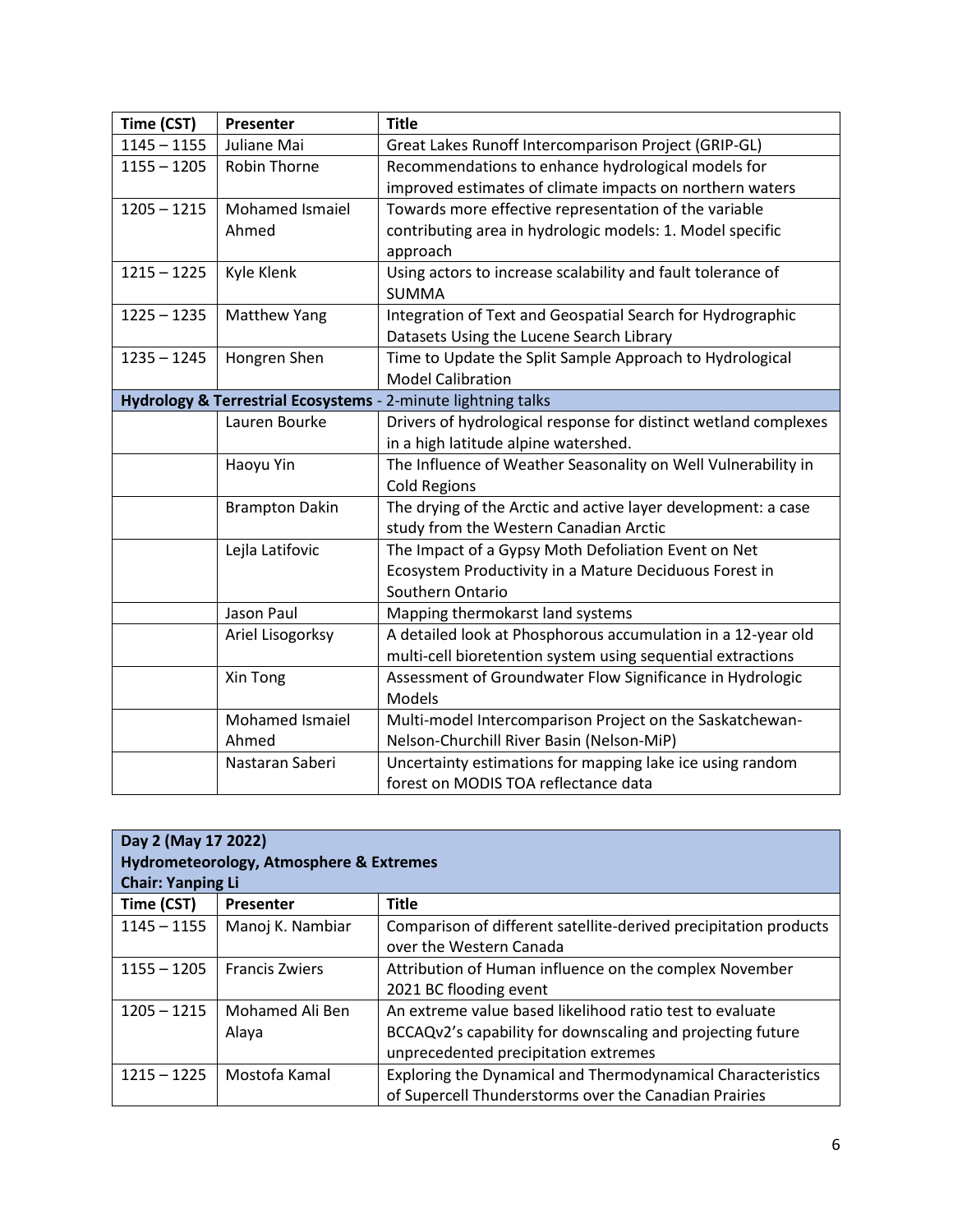| $1225 - 1235$            | l Émile Cardinal | Climatology of and factors contributing to occurrences of near- |
|--------------------------|------------------|-----------------------------------------------------------------|
|                          |                  | 0°C conditions at Terrace, British Columbia                     |
| 2-minute lightning talks |                  |                                                                 |
|                          | Caio Ruman       | Investigation of wet snow events leading to power outages       |
|                          |                  | over New Brunswick using convection-permitting simulations      |
|                          | Alex Cebulski    | New Observations on the Influence of Forest Structure on Sub-   |
|                          |                  | canopy Snow Accumulation                                        |
|                          | André Bertoncini | Establishing Reflectivity-Snowfall Relationships for Different  |
|                          |                  | Hydrometeor Particle Size Distributions in the Fortress         |
|                          |                  | <b>Mountain Snow Laboratory</b>                                 |

| Day 3 (May 18 2022)                             |                  |                                                                |  |
|-------------------------------------------------|------------------|----------------------------------------------------------------|--|
| <b>Human Dimensions - Impact and Management</b> |                  |                                                                |  |
| <b>Chair: Laila Balkhi</b>                      |                  |                                                                |  |
| Time (CST)                                      | <b>Presenter</b> | <b>Title</b>                                                   |  |
| $1145 - 1155$                                   | Elisabeta Lika   | Estimating the economic value of improving the ecological      |  |
|                                                 |                  | condition of the Saskatchewan River Delta ecosystem            |  |
| $1155 - 1205$                                   | Roy Brouwer      | Willingness to pay for water quality improvements of the Great |  |
|                                                 |                  | Lakes: A discrete choice experiment                            |  |
| $1205 - 1215$                                   | Leila Eamen      | Hydro-economic models for informing water management           |  |
|                                                 |                  | decisions – are we using the right modelling tools?            |  |
| $1215 - 1225$                                   | Nitin Singh      | The human factor in seasonal streamflows across natural and    |  |
|                                                 |                  | managed watersheds of North America                            |  |
| $1225 - 1235$                                   | Pouya Sabokruhie | 2D Hydraulic model to examine water and sediment availability  |  |
|                                                 |                  | in an inland delta                                             |  |
| $1235 - 1245$                                   | Casey Clunas     | The Canadian Centre for Climate Services: Climate information  |  |
|                                                 |                  | for managing water-related risks                               |  |

| Day 3 (May 18 2022)<br><b>Aquatic Ecology</b><br><b>Chair: Younggy Kim</b> |                        |                                                                                                                                                      |  |
|----------------------------------------------------------------------------|------------------------|------------------------------------------------------------------------------------------------------------------------------------------------------|--|
| Time (CST)                                                                 | Presenter              | <b>Title</b>                                                                                                                                         |  |
| $1145 - 1155$                                                              | Jennifer Lento         | Understanding environmental flow needs in the Saskatchewan<br>River basin                                                                            |  |
| $1155 - 1205$                                                              | Mehdi Moslemi<br>Aqdam | Understanding How Ecosystem Interactions Drive Fish Mercury                                                                                          |  |
| $1205 - 1215$                                                              | Levi Snook             | Arctic Grayling Habitat Use and Limitations in the Kakisa River,<br><b>NWT</b>                                                                       |  |
| $1215 - 1225$                                                              | Yuwei Xie              | A passive eDNA sampling strategy for metazoan biodiversity<br>assessment                                                                             |  |
| $1225 - 1235$                                                              | Nathanael Harper       | Evaluating eDNA metabarcoding primer sets in silico for<br>characterization of vernal pool amphibian communities within<br>the Grand River watershed |  |
| $1235 - 1245$                                                              | Sean McLay             | Indications of benthic macroinvertebrate assemblage recovery<br>following wastewater treatment upgrades                                              |  |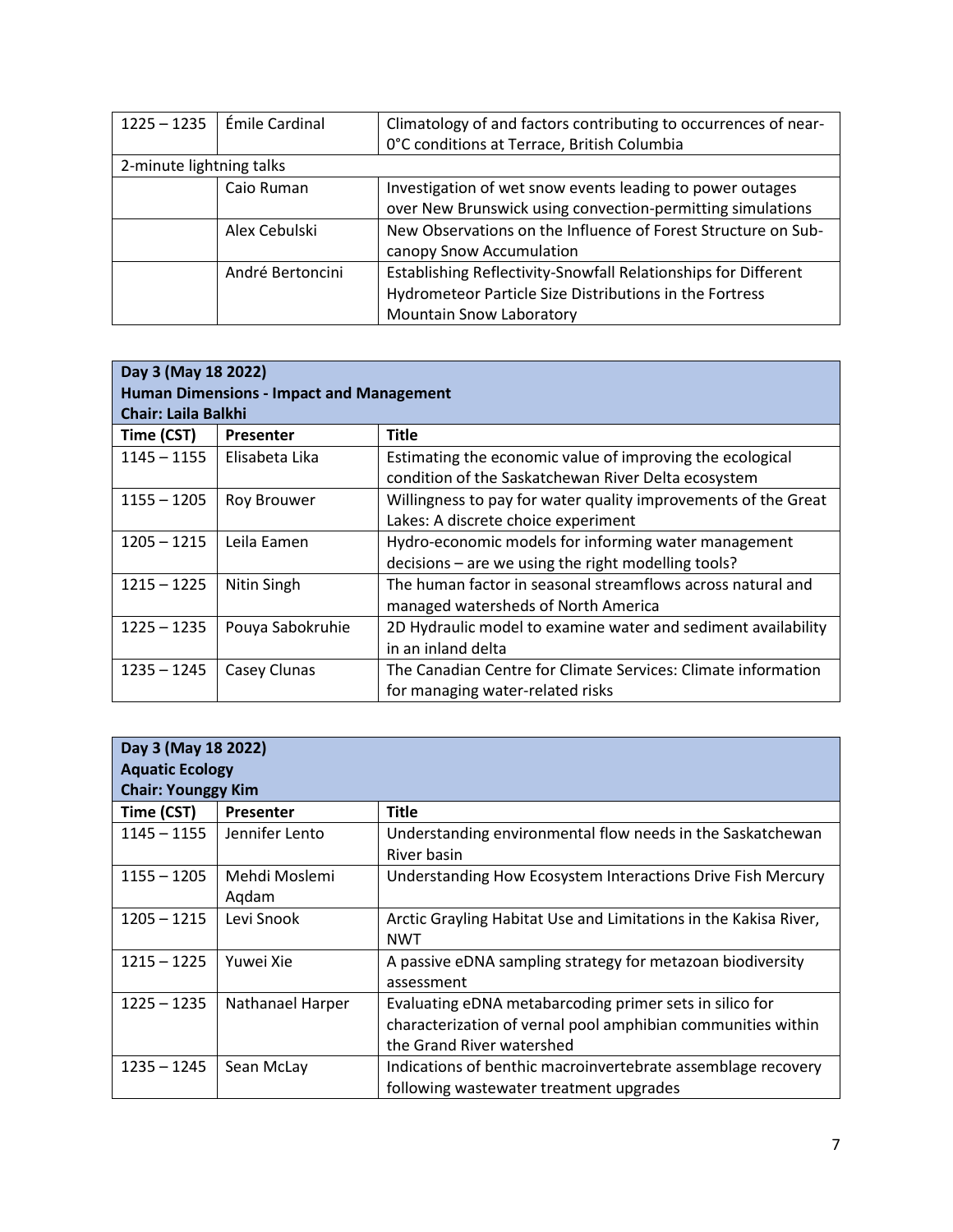| 1245 – 1255 | Laura K. Neary | Characterizing vulnerability of shallow ponds to climate  |
|-------------|----------------|-----------------------------------------------------------|
|             |                | warming across the whooping crane breeding range, AB/NWT: |
|             |                | a new collaborative research program                      |

| Day 3 (May 18 2022)                                                         |                    |                                                                  |
|-----------------------------------------------------------------------------|--------------------|------------------------------------------------------------------|
| Hydrology & Terrestrial Ecosystems - Permafrost, Groundwater, Soil Moisture |                    |                                                                  |
| <b>Chair: Homa Kheyrollah Pour</b>                                          |                    |                                                                  |
| Time (CST)                                                                  | Presenter          | <b>Title</b>                                                     |
| $1145 - 1155$                                                               | Arsh Grewal        | Assessing diel hydrochemical patterns in a permafrost            |
|                                                                             |                    | underlain alpine catchment.                                      |
| $1155 - 1205$                                                               | <b>Emily Ogden</b> | Too much of a good thing: Permafrost thaw induces short term     |
|                                                                             |                    | increase in vegetation productivity in the northwestern boreal   |
|                                                                             |                    | forest                                                           |
| $1205 - 1215$                                                               | Ines Sanchez-      | Snowmelt water partitioning in Seasonally Frozen Soils: Insights |
|                                                                             | Rodriguez          | from field observations                                          |
| $1215 - 1225$                                                               | Sara Lilley        | Rapid, long-distance karstic flow of mountain groundwater:       |
|                                                                             |                    | new discoveries in the Canadian Rockies                          |
| $1225 - 1235$                                                               | Magali F. Nehemy   | Waking up thirsty: tree water use of snowmelt in a boreal        |
|                                                                             |                    | forest                                                           |
| $1235 - 1245$                                                               | Yi Wang            | How do vegetation, litter, bryophyte, and substrate soil affect  |
|                                                                             |                    | evaporation in high-elevation wetlands? Evidence from various    |
|                                                                             |                    | types of wetlands with contrast geographical settings in         |
|                                                                             |                    | Canadian Rocky Mountain                                          |
| $1245 - 1255$                                                               | Evan Wilcox        | Exploring Variability in Thermokarst Lake Water Balances in the  |
|                                                                             |                    | Inuvik-Tuktoyaktuk Region using Isotope Tracers                  |

| Day 3 (May 18 2022)                                                      |                     |                                                                              |
|--------------------------------------------------------------------------|---------------------|------------------------------------------------------------------------------|
| Hydrology & Terrestrial Ecosystems – Model Developments and Applications |                     |                                                                              |
| <b>Chair: Shervan Gharari</b>                                            |                     |                                                                              |
| Time (CST)                                                               | Presenter           | <b>Title</b>                                                                 |
| $1145 - 1155$                                                            | Kevin Shook         | Development of the Prairie Hydrology Design and Analysis<br>Product (PHyDAP) |
| $1155 - 1205$                                                            | Zhe Zhang           | Land Surface Modeling of Wheat Growth Dynamics in the                        |
|                                                                          |                     | Canadian Prairies - Current Representation and Future Climate                |
|                                                                          |                     | Change                                                                       |
| $1205 - 1215$                                                            | Phillip Harder      | Improved Prediction of Crop Water Use in Cold Regions                        |
|                                                                          |                     | <b>Agriculture using Coupled Models</b>                                      |
| $1215 - 1225$                                                            | Zhihua He           | Modelling the effects of climate change on snowmelt, soil                    |
|                                                                          |                     | moisture and streamflow generation for the Canadian Prairies                 |
| $1225 - 1235$                                                            | <b>Holly Annand</b> | The influence of wetland management and climate change on                    |
|                                                                          |                     | the hydrology of an agricultural catchment in the Canadian                   |
|                                                                          |                     | <b>Prairies</b>                                                              |
| $1235 - 1245$                                                            | Chris Marsh         | Large extent snowdrift-resolving snowpack simulations across                 |
|                                                                          |                     | the Canadian Cordillera                                                      |
| $1245 - 1255$                                                            | Okan Aygün          | Predicting water futures in Central Asia using a Hydrological-               |
|                                                                          |                     | <b>Glaciological Land Surface Model</b>                                      |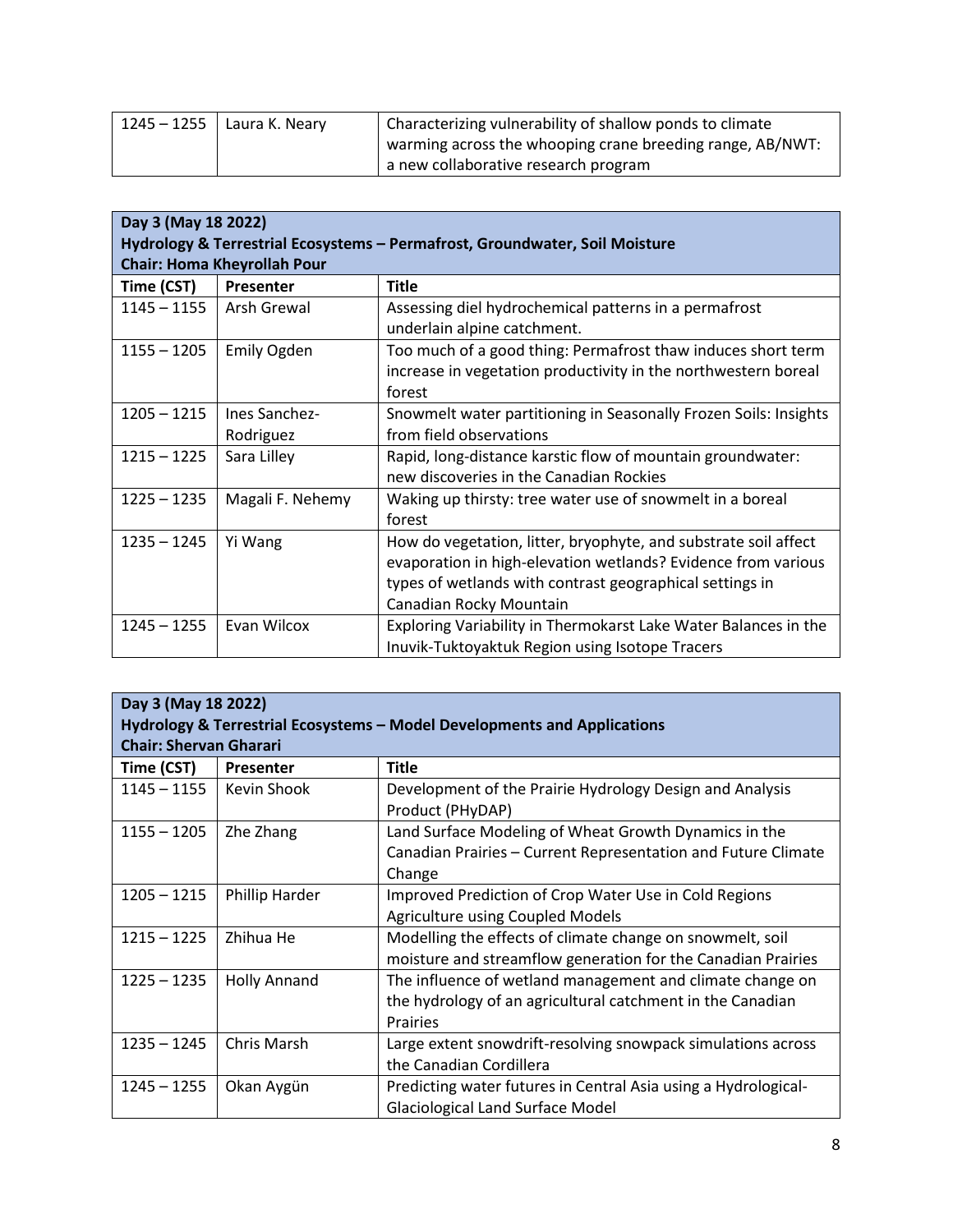| $1255 - 1305$   Apurba Das | Application of Machine Learning approaches in ice-jam flood |
|----------------------------|-------------------------------------------------------------|
|                            | forecasting and prediction                                  |

| <b>Poster Presentations</b>                   |                                                                                                                                   |
|-----------------------------------------------|-----------------------------------------------------------------------------------------------------------------------------------|
|                                               | <b>Human Dimensions - Impact and Management</b>                                                                                   |
| Presenter                                     | <b>Title</b>                                                                                                                      |
| Ashleigh Duffy                                | Water Well Told: Storytelling and its part in source water protection                                                             |
| Mehraneh Ghavami                              | Harmful Algal Blooms (HABs) in Prairie lakes: Response Management Planning<br>and Risk Communications                             |
| Victoria Gevaert                              | Lipid Adjusted Polychlorinated Biphenyl Levels in Arctic and Subarctic regions<br>in Canada                                       |
| Calin Lazarescu                               | Contaminant Exposure and Levels of Lead in Northern Regions of Canada                                                             |
| <b>Blake Haskell</b>                          | Passive sampling for the detection of SARS-CoV-2 RNA in a university residence<br>wastewater system                               |
| Vahid Aghaie                                  | Adaptive Management of Coupled Human-Water Systems                                                                                |
| Krysha Dukacz                                 | Bridging Troubled Waters: Ten Progressive Best Practices to Strengthen<br>Stewardship and Sharing of Water Science Data in Canada |
| Jorge A. Garcia                               | Development of a Computable General Equilibrium Model for Hydro-Economic<br>Analyses of the Canadian Economy                      |
| <b>Tariq Deen</b>                             | Assessing the impact of climate change on the McKenzie Creek in the Great<br>Lakes Region                                         |
| <b>Gifty Attiah</b>                           | Spatial trends and distribution of Surface Temperature and Ice thickness on<br>Sub-artic lakes using remote sensing and modelling |
| <b>Graham McDowell</b>                        | Foregrounding the human dimensions of hydrological change to improve<br>adaptation outcomes                                       |
|                                               |                                                                                                                                   |
| <b>Hydrology &amp; Terrestrial Ecosystems</b> |                                                                                                                                   |
|                                               |                                                                                                                                   |
| Mohamed Ismaiel<br>Ahmed                      | Multi-model Intercomparison Project on the Saskatchewan-Nelson-Churchill<br>River Basin (Nelson-MiP)                              |
| Daniel Mutton                                 | Analysis of coupled MESH-CLASSIC model performance in Canadian<br>watersheds                                                      |
| Samah Larabi                                  | A process-based sensitivity guided calibration of the VIC model                                                                   |
| Zelalem Tesemma                               | Modelling highly disturbed basins: the Upper Columbia and Okanagan River<br>Basins                                                |
| Xin Tong                                      | Assessment of Groundwater Flow Significance in Hydrologic Models                                                                  |
| Xiang Huang                                   | Thermal-hydraulic-mechanical-chemical modelling in a permafrost-affected<br>groundwater system                                    |
| Lauren Bourke                                 | Drivers of hydrological response for distinct wetland complexes in a high<br>latitude alpine watershed.                           |
| Brayden Ralph                                 | Quantifying Groundwater Storage and Discharge in Alpine Environments                                                              |
| Yi Wang                                       | Effects of microforms on the evaporation of peat-bryophyte-litter column in a<br>montane peatland in Canadian Rocky Mountain      |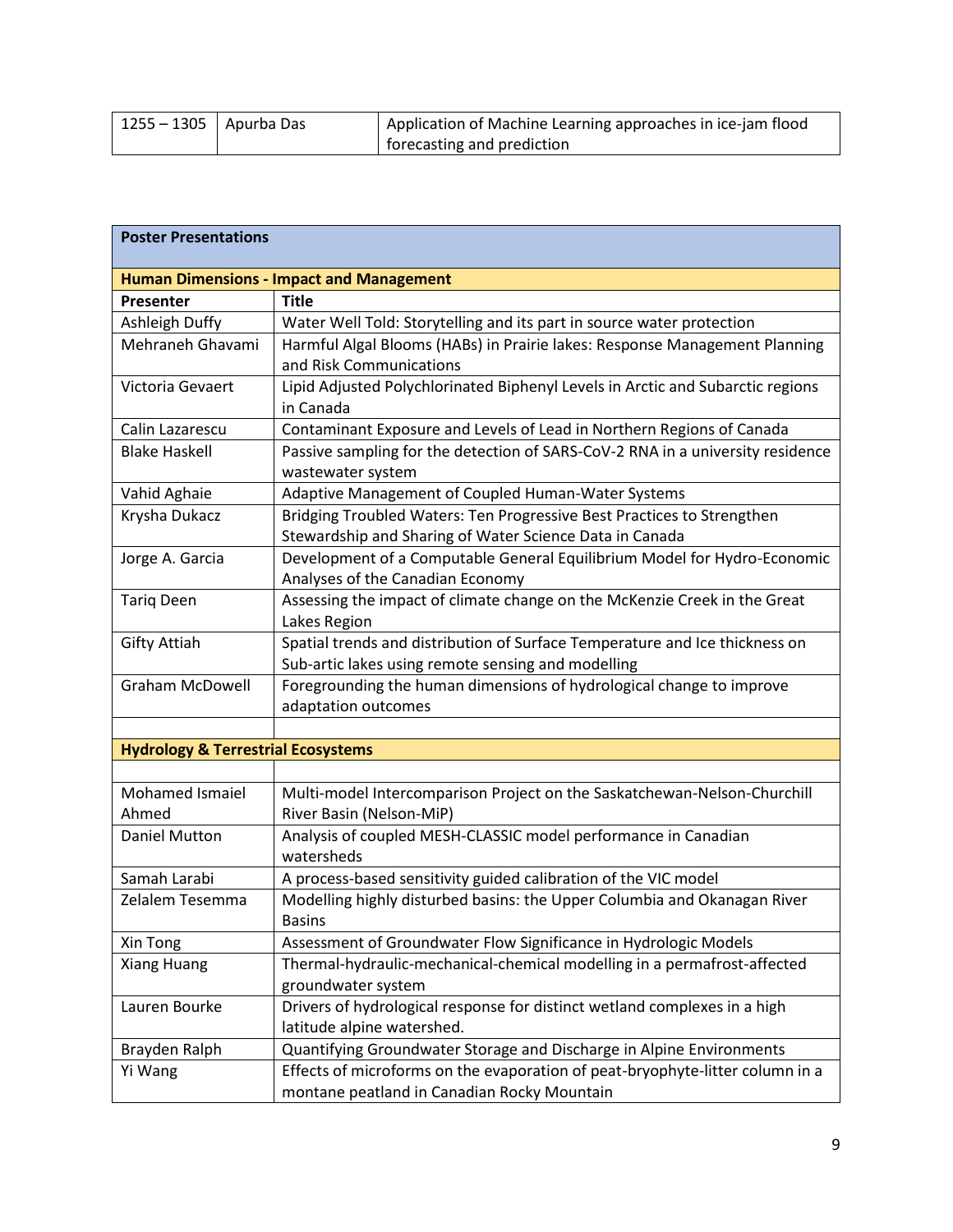| <b>Brampton Dakin</b>  | The drying of the Arctic and active layer development: a case study from the<br>Western Canadian Arctic |
|------------------------|---------------------------------------------------------------------------------------------------------|
| Cory Wallace           | Impacts of tall shrub expansion on the hydrological dynamics of a low-arctic                            |
|                        | catchment                                                                                               |
| Jason Paul             | Mapping thermokarst land systems                                                                        |
| Haoyu Yin              | The Influence of Weather Seasonality on Well Vulnerability in Cold Regions                              |
| kailong Li             | Posterior-informed feature importance method for examining how large-scale                              |
|                        | climatic indices influence hydrological processes in Continental US                                     |
| Fei Huo                | Detection of climate change in terrestrial water storage from global weather                            |
|                        | patterns                                                                                                |
| Farbod Tabaei          | The Carbon Exchange Dynamics of Young Temperate Coniferous Forests and                                  |
|                        | its Response to Partial Thinning                                                                        |
| Nastaran Saberi        | Uncertainty estimations for mapping lake ice using random forest on MODIS                               |
|                        | TOA reflectance data                                                                                    |
| Nur Hussain            | Remote sensing application for evapotranspiration and crop growth estimation                            |
|                        | in Corn and Grape fields in Southern Ontario                                                            |
| Ariel Lisogorksy       | A detailed look at Phosphorous accumulation in a 12-year old multi-cell                                 |
|                        | bioretention system using sequential extractions                                                        |
| <b>Grant Jensen</b>    | Microbial Community Compositional Stability in Agricultural Soils During                                |
|                        | Freeze-Thaw and Fertilizer Stress                                                                       |
| Danielle Green         | The Effects of Winter Pulsed Warming and Snowmelt on Nitrogen Cycling in                                |
|                        | Agricultural Soils: A Lysimeter Study                                                                   |
| <b>Clement Alibert</b> | Standardize experiments for microplastics migration in soils                                            |
| Saraswati Saraswati    | Comparing soil organic matter hydrolysis under variable temperature and                                 |
|                        | moisture levels with isothermal calorimetry                                                             |
| Mehdi                  | Impacts of Freeze-Thaw Cycles on Methanogenic Toluene Biodegradation:                                   |
| Ramezanzadeh           | <b>Experiment and Numerical Simulation</b>                                                              |
| Christina Lam          | Identifying methanogenic pathways using isothermal microcalorimetry                                     |
| Lin Li                 | Mitigation strategies for sediment transport issues in the Saskatchewan River,                          |
|                        | river delta, and their management                                                                       |
| Arash Rafat            | Investigating Small-Scale Lake Ice Growth and Temperature Dynamics in two                               |
|                        | <b>Canadian Subarctic Lakes</b>                                                                         |
| Alicia Pouw            | Accuracy of snow depth estimation on Canadian sub-Arctic lakes using                                    |
|                        | <b>Ground-Penetrating Radar</b>                                                                         |
| Nicolas R. Leroux      | Impact of different precipitation phase estimation methods around 0oC on                                |
|                        | snowpack evolution.                                                                                     |
| Bowen Zhou             | Do bioretention cells reduce urban stormwater phosphorus and nitrogen                                   |
|                        | loads? Insights from International Stormwater Best Management Practices                                 |
|                        | Database                                                                                                |
|                        |                                                                                                         |
|                        | <b>Hydrometeorology, Atmosphere &amp; Extremes</b>                                                      |
|                        |                                                                                                         |
| Lejla Latifovic        | The Impact of a Gypsy Moth Defoliation Event on Net Ecosystem Productivity                              |
|                        | in a Mature Deciduous Forest in Southern Ontario                                                        |
| Elizabeth Arango-      | EFFECT OF EXTREME WEATHER EVENTS ON THE WATER FLUXES, ENERGY                                            |
| Ruda                   | PARTITIONING, AND WATER-USE EFFICIENCY OF A EVERGREEN CONIFER                                           |
|                        | FOREST IN SOUTHERN ONTARIO, CANADA                                                                      |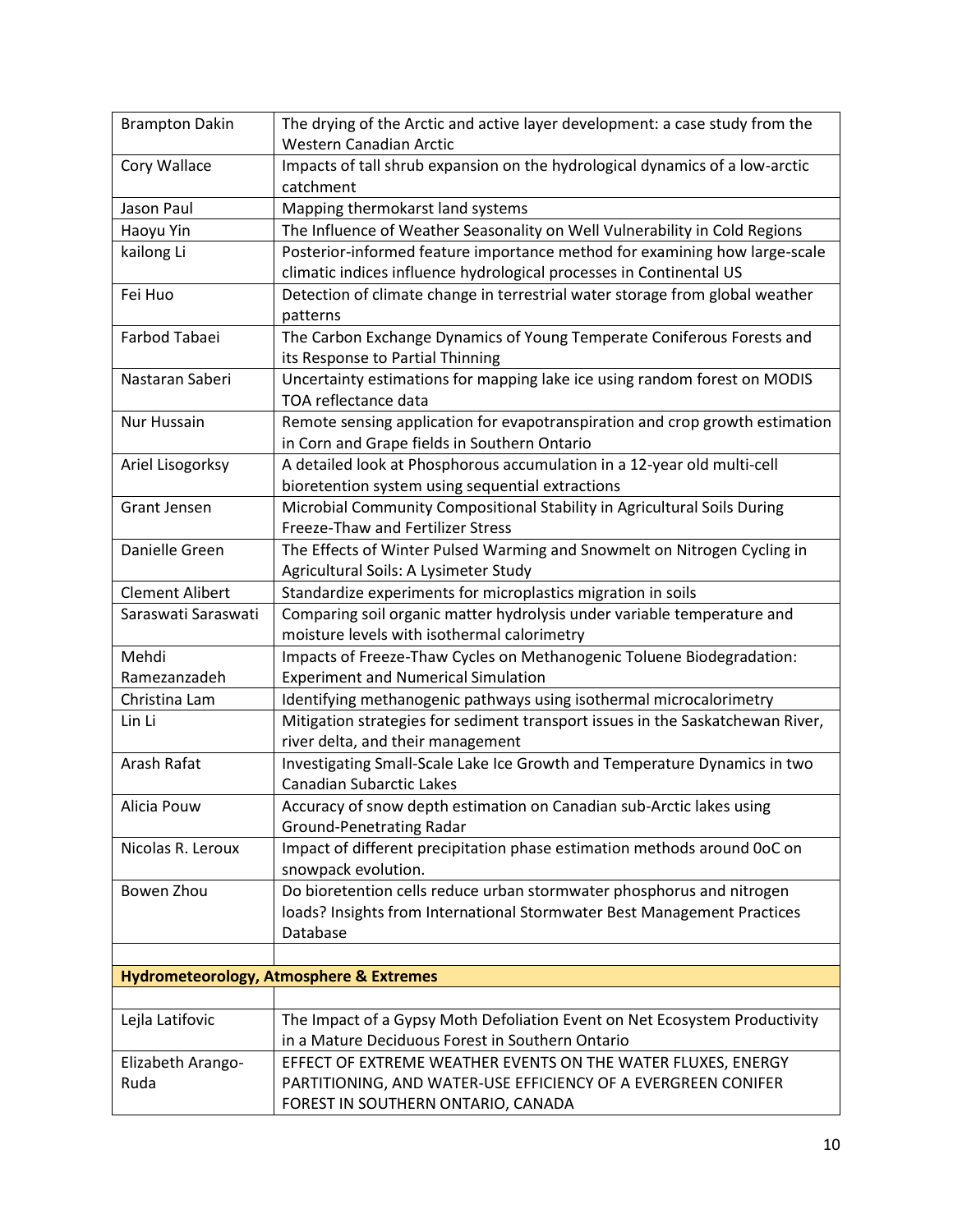| Hadleigh D.                                   | A mixed-phase precipitation deployment of a Multi Angle Snowflake Camera          |
|-----------------------------------------------|-----------------------------------------------------------------------------------|
| Thompson                                      |                                                                                   |
| André Bertoncini                              | Establishing Reflectivity-Snowfall Relationships for Different Hydrometeor        |
|                                               | Particle Size Distributions in the Fortress Mountain Snow Laboratory              |
| <b>Yusof Ghiasi</b>                           | Monitoring lake ice phenology from CYGNSS: Algorithm development and              |
|                                               | assessment using Qinghai Lake, Tibet Plateau, as a case study                     |
|                                               | AN ASSESSMENT OF GRACE-BASED WATER STORAGE DEFICIT APPROACH FOR                   |
| Peter Wasswa                                  | HYDROLOGICAL DROUGHT CHARACTERIZATION IN UGANDA                                   |
| Alex Cebulski                                 | New Observations on the Influence of Forest Structure on Sub-canopy Snow          |
|                                               | Accumulation                                                                      |
| Caio Ruman                                    | Investigation of wet snow events leading to power outages over New                |
|                                               | Brunswick using convection-permitting simulations                                 |
| Daniel Betancourt                             | Seasonal and Spatial Changes in Hail Frequency and Associated                     |
|                                               | Thermodynamic Mechanisms in WRF-HAILCAST Simulations                              |
| Yanping Li                                    | High-Resolution Regional Climate Modeling and Projection over Western             |
|                                               | Canada using a Weather Research Forecasting Model with a Pseudo-Global            |
|                                               | <b>Warming Approach</b>                                                           |
| Xiaohui Zhao                                  | Physical Response of the 2013 Alberta Flood Event to Global Warming               |
| Xiao Ma                                       | Investigation of the climatology of low-level jets over North America in a high-  |
|                                               | resolution WRF simulation                                                         |
| Zhenhua Li                                    | A mixed approach to bias-correct convection-permitting regional climate           |
|                                               | simualtion                                                                        |
|                                               |                                                                                   |
|                                               |                                                                                   |
| <b>Water Quality &amp; Aquatic Ecosystems</b> |                                                                                   |
|                                               |                                                                                   |
| Serghei Bocaniov                              | Sensitivity of Lake Hypoxia to Atmospheric Physical Forcing: Exploring the First- |
|                                               | and Second-order Effects of Air Temperature and Wind Speed Changes                |
| <b>Riley Mills</b>                            | Flow-Through Reactor Experiments to Inform Modelling of Transport and             |
|                                               | Retention Processes for Particulate Organic Matter in Riverbeds                   |
| Michael Dallosch                              | Lake Ice as a Predictor of Algal Biomass in North American Great Lakes            |
| Emil Sekerinski                               | Re:mote - Open-source Software and Low-cost Hardware Infrastructure for           |
|                                               | <b>Water Quality and Tracking</b>                                                 |
| Erik Fréchette                                | Antifouling and Oxygen Permeability Properties of Zwitterionic Polymer            |
|                                               | Coatings for Long-Term Dissolved Oxygen Surface Water Monitoring                  |
| Xiaowen Ji                                    | Application of in situ diffusive gradients in thin-films technique in the         |
|                                               | laboratory and the field to investigate desorption kinetics of psychoactive       |
|                                               | drugs in sandy sediment                                                           |
| Tori Grootjen                                 | Quantifying the role of reservoirs in altering phosphorus dynamics using a        |
|                                               | combination of data analysis and process modeling                                 |
| Meghan McLeod                                 | Nitrogen Legacies in the Transboundary Lake Erie Basin                            |
| Jovana                                        | Effects of Salinization on lake stratification and nutrient cycling: a case study |
| Radosavljevic                                 | on Lake Wilcox, a cold temperate urban lake                                       |
| Hannah Adams                                  | Global trends in timing and rate of seasonal chlorophyll-a increase in cold-      |
|                                               | temperate lakes: Application of a new metric                                      |
| Amir Masoud                                   | QUANTIFICATION OF CHLOROPHYLL-A CONCENTRATION IN SMALL EUTROPHIC                  |